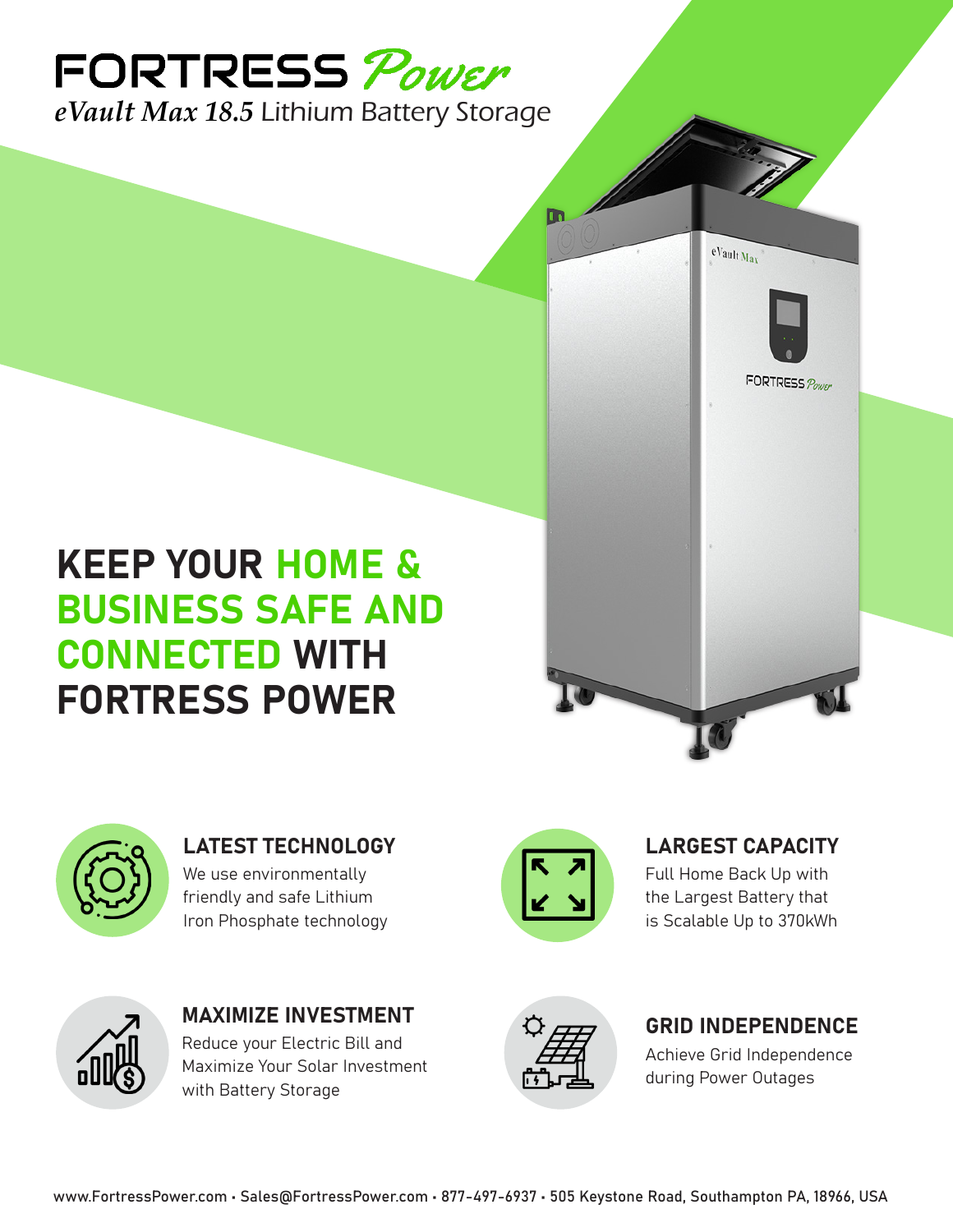### WORLD'S LARGEST BATTERY FOR HOMES!

Our technology is capable of connecting 20 units in parallel to achieve 370kWh. These batteries connected in parallel can communicate with each other for voltage monitoring and balancing.



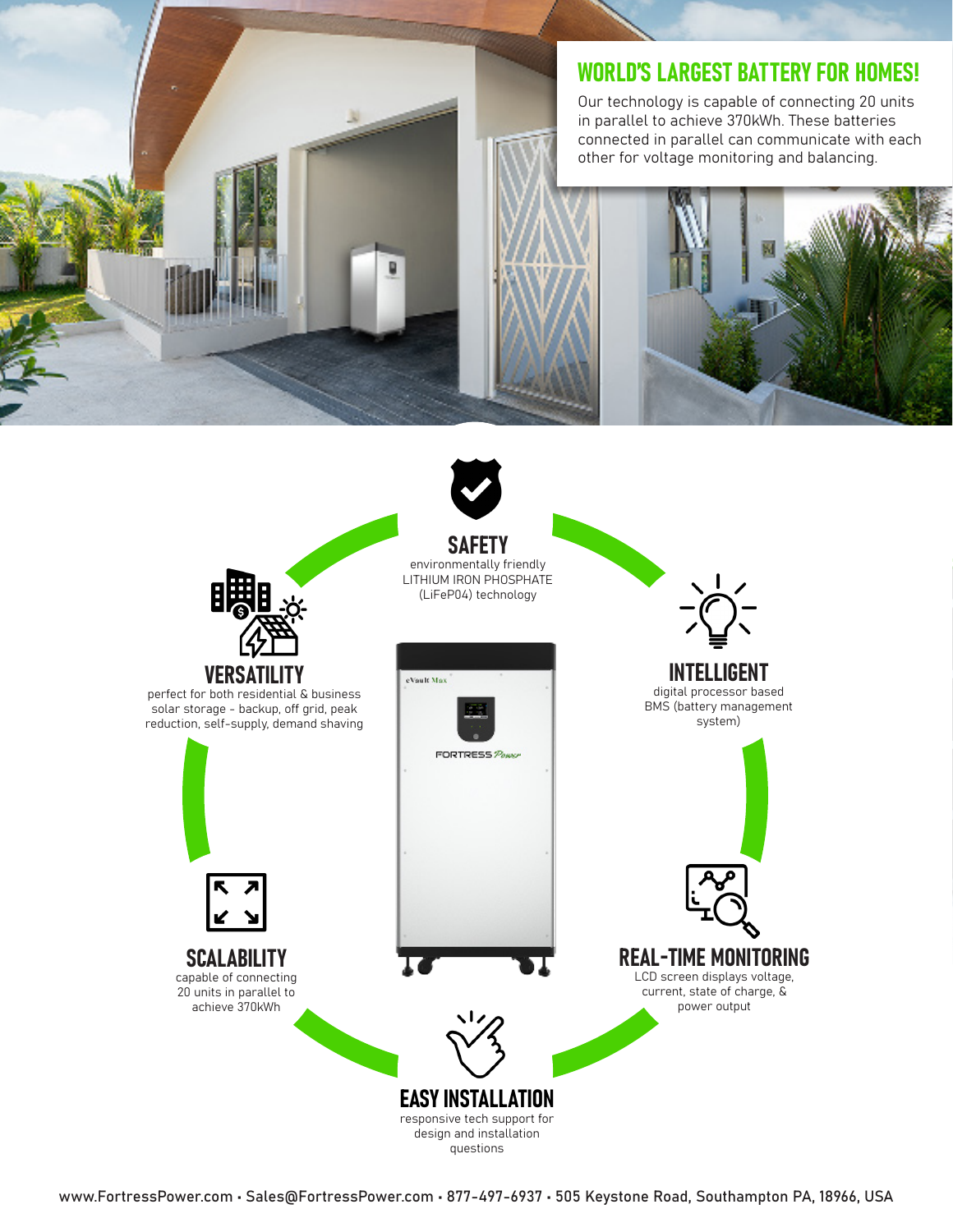





Did you know that your solar system **STOPS WORKING** when the grid goes down?

With Fortress Power, you can use your solar power all day and night – even during grid outages!

- Provide power during grid outages
- Lower your electrical bill by avoiding having to buy electricity at peak times
- Enjoy a generous tax credit when incorporating with solar (US Only)
- Increase your independence from the utility grid

# FORTRESS POWER MISSION

Our mission is to provide compact, user-friendly and affordable lithium energy storage solutions using the latest technology for all homes and businesses. Fortress Power's smart and innovative energy storage units can be easily integrated with new and existing PV systems. They work by storing clean energy for when you need it most – it's that simple.

Our resposive technical support team is available for any questions or concerns at techsupport@fortresspower.com